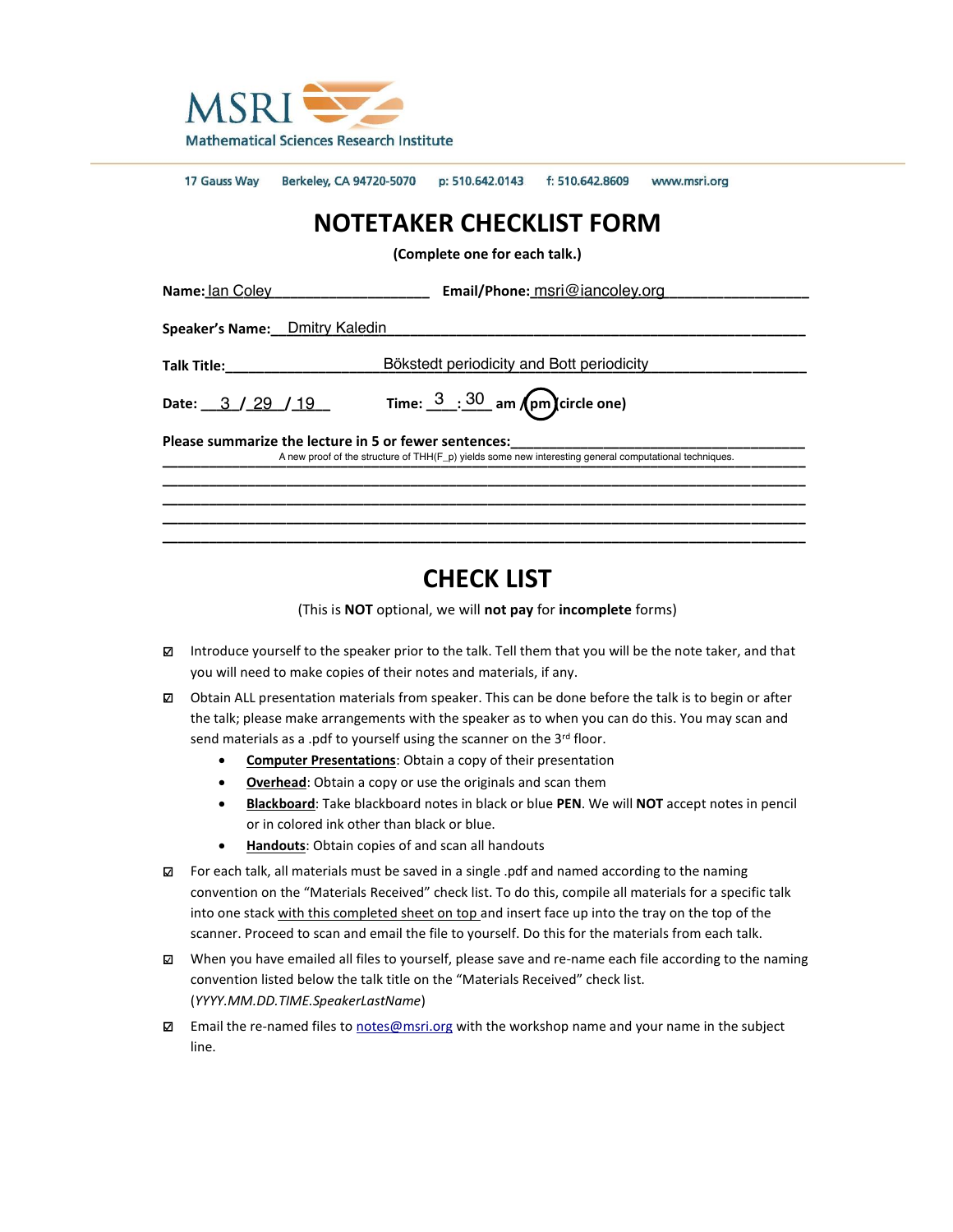## BÖKSTEDT PERIODICITY AND BOTT PERIODICITY

DMITRY KALEDIN

Joint with A. Fonarev.

We want to present a new proof of a known theorem, namely the computation of  $THH_*(\mathbb{F}_p)$ . Let  $A \in D(\mathbb{S})$  be an  $\mathbb{E}_1$ -ring spectrum, and we want to take M and A-bimodule for coefficients.

**Definition 1.**  $THH(A, M)$  is defined as the homotopy colimit of the following diagram:

*M A* o <sup>o</sup> ^ *M A* ^ *A* ^ *M* ¨¨¨ <sup>o</sup> o o

where the maps are given by the action of *A* on *M*.

Specifically, we want to work over  $k = \mathbb{F}_p$  or another perfect field of characteristic *p*. We have an adjunction between  $D(k)$  and  $D(\mathbb{S})$  which gives us a symmetric lax monoidal comonad *Q* on  $D(k)$ . In particular, if  $A/k$  is associative and unital and M an *A*-bimodule, then  $A \wedge M = Q(A) \otimes_k M$ . Then we can recognise  $THH(A, M) =$  $HH_*(Q(A), M)$ , where this latter is sometimes called Maclane homology of *A* with coefficients in *M*  $HM_*(A, M)$ . Eilenberg-Maclane knew about the comonad *Q* in the '50s already.

*Uses:*

- (1) Maclane cohomology also exists, which gives  $HM_*(k, k)$  a Hopf algebra structure.
- (2)  $Q(k)$  is the dual Steenrod algebra, though  $Q$  is not *k*-linear, and there exists some spectra sequence converging to it. In particular, its' something of the form  $k[\sigma, A_i, B_i]$  with  $|sigma| = 2$ ,  $|A_i| = 2p^i - 1$ ,  $|B_i| = 2p^i$  for  $i \ge 1$ .

If  $p > 2$ , that spectral sequence is miraculously highly degenerate, and only  $\sigma$  lasts to the  $E_{\infty}$  page, so that  $THH(k) = k[\sigma]$  (Bökstedt).

Notes by Ian Coley.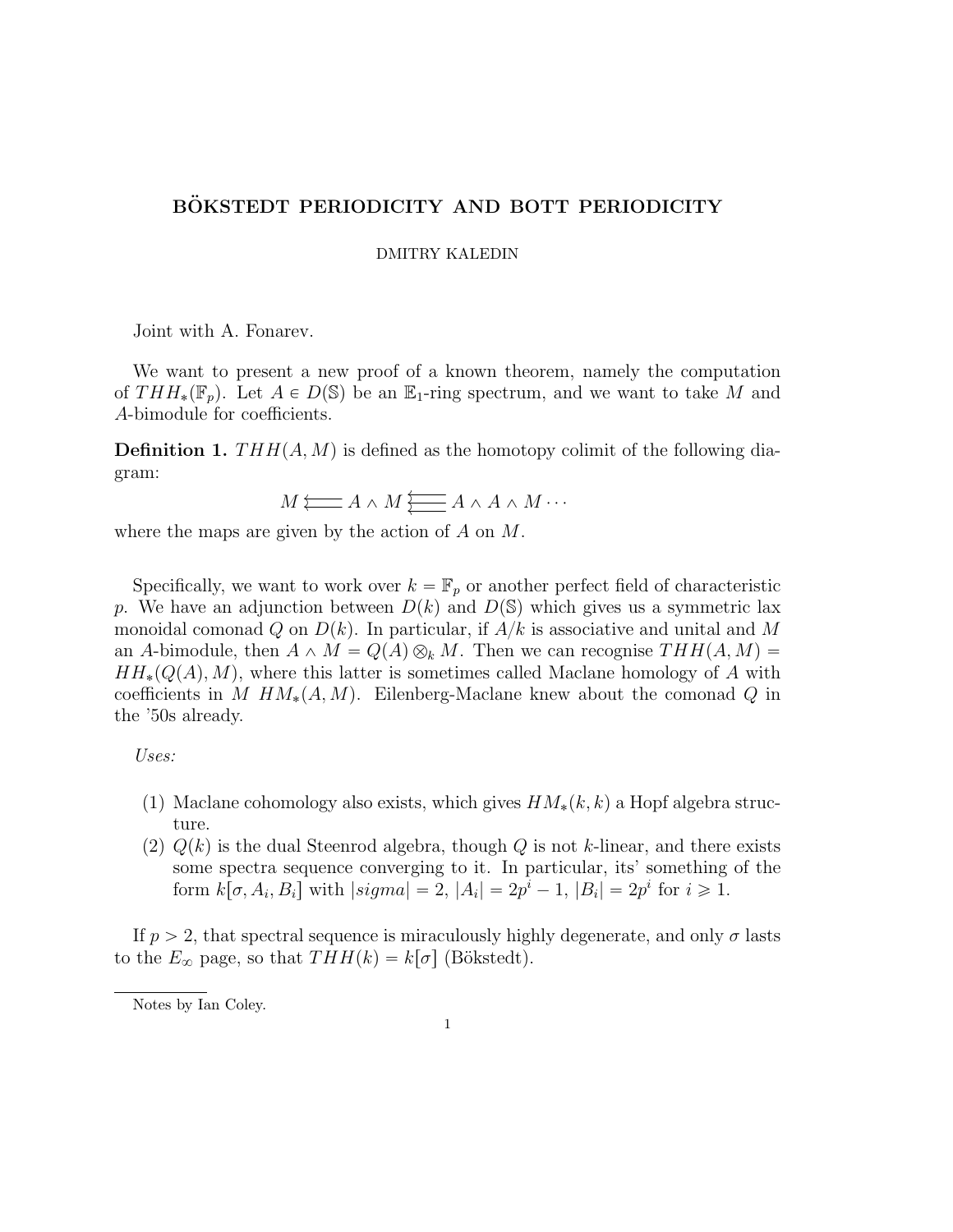## 2 DMITRY KALEDIN

Observe: that  $\sigma$  will always survive to the end. Assume that  $\sigma$  is not nilpotent. Then "we are done", using another spectra sequence  $k[\epsilon, C_i, D_i]$  converging to Maclane cohomology. Because of the Hopf algebra structure, we know that  $\langle \sigma^p, \varepsilon^p \rangle = 0$ . becuase  $\sigma$  isn't nilpotent,  $\varepsilon^p = 0$ . Then we conclude  $\partial C_1 = \varepsilon^p$  so  $\partial A_1 \neq 0$  and  $B_1$  survives. Then go by induction on the index of  $A, B$ .

Some reasoning along these lines allows us to do the computation.

Anyway, here's the idea: we need to prove that  $\sigma$  is not nilpotent by constructing some sort of multiplicative map out of THH. There is a general method by which we can do this:

**Stabilization:** Let *I* be a pointed small category with finite coproducts, say  $I = \Gamma_*$  the category of finite pointed sets. Let  $Ho(I) = Ho(Fun(I, Top_*))$ . Since *I* is pointed, it makes sense to refer to additive functors  $F: I \to \text{Top}_{*}$  as those that sends coproducts to products.

If  $X \in Ho(I)$  is (the image of) an additive functor, then  $\pi_0 X(*)$  is a commutative monoid. We call it  $X(*)$  *grouplike* if it happens to be a group.

**Definition 2.** An additive functor  $F \in Ho(I)$  is *stable* if for all  $i \in I$ , F restricted to the collection  $\{\prod i\}$  is grouplike. Let  $\text{Ho}^{\text{st}}(I) \subset \text{Ho}(I)$  be the full subcategory of stable functors.

Theorem 3. There is a left adjoint to the inclusion of stable functors, i.e. there is a localization stab:  $\text{Ho}(I) \to \text{Ho}^{\text{st}}(I)$ . Moreover, if *I* is monoidal, then for  $F: I \to$ **Top**<sub>\*</sub> lax monoidal, stab *F* is still lax monoidal.

**Trace functors:** If we also have isomorphisms  $\tau_{i,i'} : F(i \otimes i') \to F(i' \otimes i)$ , then stab *F* also will

Finally, we can move ourselves from  $\text{Top}_{*}$  to *k*-cdgas and everything still works. So now let *I* be the category of finite dimensional *k*-vector spaces.

Example 4. Examples of functors and their stabilizations.

- (1)  $T(M) = M^{\otimes p}$ , then stab  $T = 0$ .
- (2)  $C(M) = (M^{\otimes p})^{\tau}$ , where  $\tau$  is the cyclic permutation on p elements. Then stab  $C(M) = \tau^{\leq 0} \check{C}^*(C_p, M^{\otimes p})$ , the 0-truncation of the Tate cohomology complex. We can see that  $\check{H}^i(C_p, M^{\otimes p}) \cong M$  for all *i*. This functor is lax monoidal and comes with a trace functor on  $(M \otimes N)^{\otimes p}$  which twists *M* by  $\tau$  but does not twist *N*. So something like that passes to the stabilization.